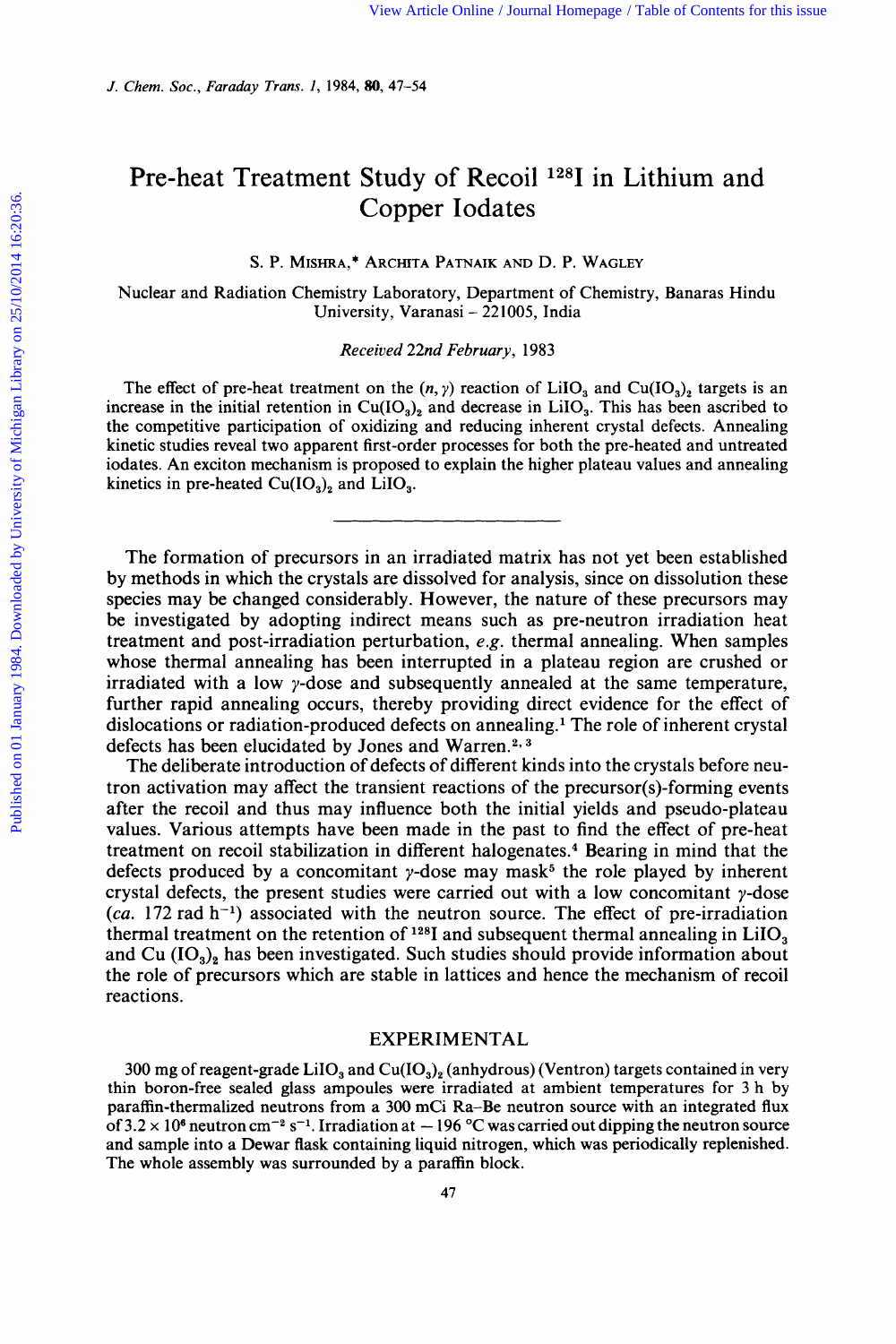**48 PRE-HEAT TREATMENT STUDY OF RECOIL<sup>128</sup>I IN IODATES Pre-heat treatments and thermal annealing were performed in an electronically controlled** Pre-heat treatments and thermal annealing were performed in an electronically controlled<br>oven maintained to within  $\pm 1^{\circ}$ C. Bulk amounts of target materials were pre-heated [LiIO<sub>3</sub> at View Article Online<br> **Over ME-HEAT TREATMENT STUDY OF RECOIL<sup>128</sup>I IN IODATES**<br> **Pre-heat treatments and thermal annealing were performed in an electronically controlled**<br>
oven maintained to within  $\pm 1$  °C. Bulk amounts **200 PRE-HEAT TREATMENT STUDY OF RECOIL<sup>128</sup>I** IN IODATES<br> **200 expective** Cu(IO<sub>3</sub>)<sub>2</sub> at 175 **°C**] for 1 h and thereafter transferred to a desiccator to cool them<br> **200 °C** and Cu(IO<sub>3</sub>)<sub>2</sub> at 175 **°C**] for 1 h an slowly. For post-recoil thermal annealing the irradiated  $LiO<sub>3</sub>$  and  $Cu(IO<sub>3</sub>)<sub>2</sub>$  targets were heated for various lengths of time in an oven maintained at the desired temperature.

The irradiated materials were dissolved in 10 cm<sup>3</sup> of ammoniacal solution. Chemical analysis was made **by** the fractional precipitation procedures and the radioactivities of the different fractions as their silver salts were counted with the help of an end-window Geiger-Muller counter under conditions of constant geometry. Retention values were computed after the usual necessary corrections.

# RESULTS

The retention values of <sup>128</sup>I reported are an average of at least three independent experiments with an accuracy of  $\pm 2\%$ . The initial retentions,  $R_0$ , of <sup>128</sup>I in untreated LiIO<sub>3</sub> and Cu(IO<sub>3</sub>)<sub>2</sub> are found to be  $63.28$  and  $38.5\%$ , respectively, while for preheated targets the respective values are **54.7** and **41.5%.** Our value for the initial retention of LiIO<sub>3</sub> is nearly in agreement with the values of 67 and 61 $\frac{6}{10}$  reported by Cleary et al.<sup>7</sup> and Ambe and Saito,<sup>8</sup> respectively. an precipitation procedure and the lational version of the distribution of the distribution of constant geometry. Retention values were computed after the usual<br>
RESULTS<br>
of <sup>128</sup>I reported are an average of at least thre



**Fig. 1.** Annealing isotherms for **LiIO,** irradiated at room temperature (31 *"C)* by thermal and @, **200** "C.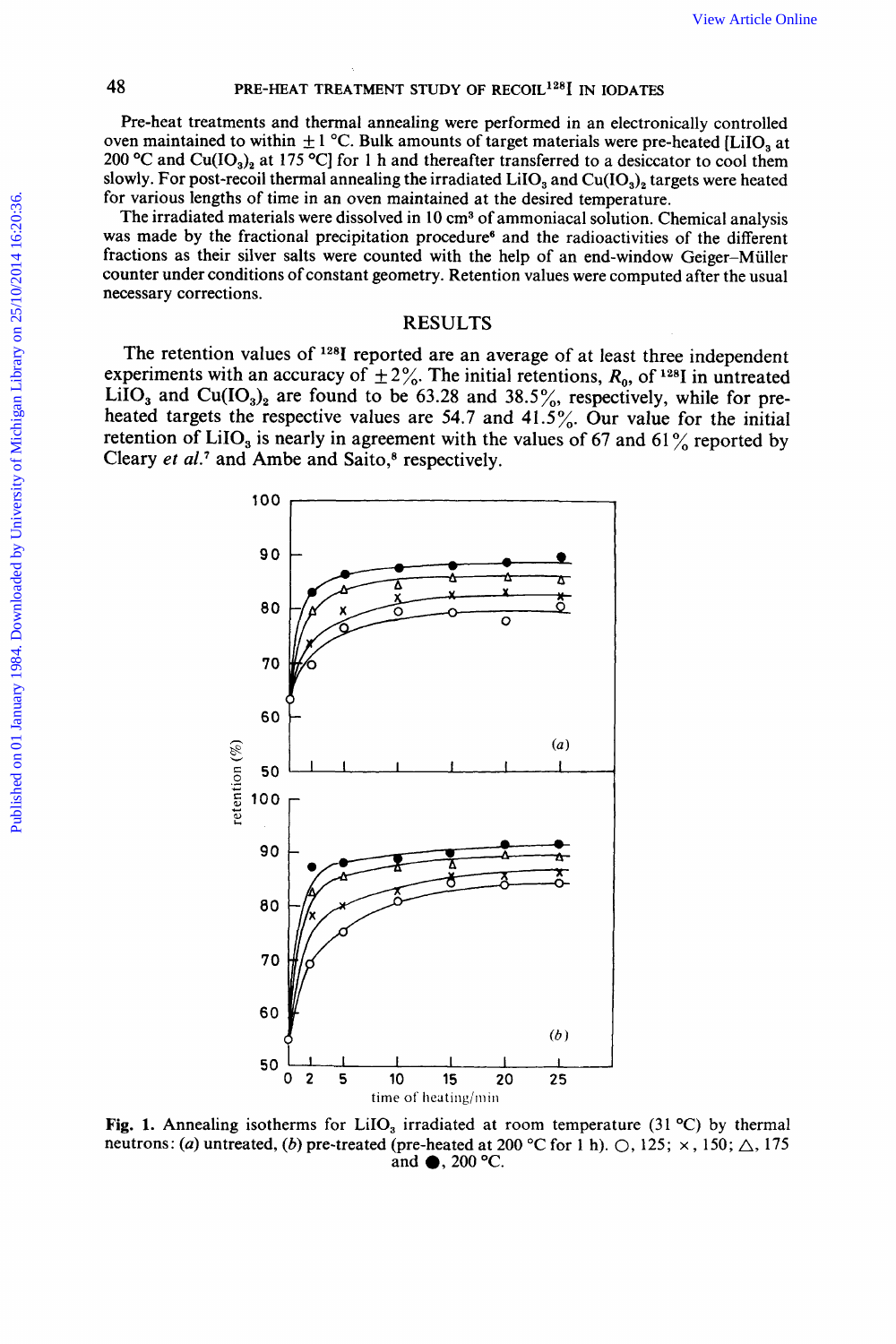S. P. MISHRA, A. PATNAIK AND D. P. WAGLEY



Fig. 2. Annealing isotherms for Cu(IO<sub>3</sub>)<sub>2</sub> irradiated at room temperature (31 °C) by thermal neutrons: (a) untreated, (b) pre-treated (pre-heated at 175 °C for 1 h).  $\bigcirc$ , 70;  $\times$ , 100;  $\bigtriangleup$ , 125 and ●, 150 °C.

An inspection of the thermal annealing isotherms (fig. 1 and 2) reveals the usual trend, *i.e.* a fast initial rise followed by temperature-dependent pseudo-plateau regions. At any annealing temperature the plateau values,  $R_{\infty}$ , for both the pre-heated  $Cu(IO<sub>3</sub>)<sub>2</sub>$  and LiIO<sub>3</sub> were higher in comparison with the untreated samples. Pre-heating causes a decrease in initial retention for LiIO<sub>3</sub> whereas the reverse is the case for  $Cu(IO<sub>3</sub>)<sub>2</sub>$ . Pre-heat treatment shifted the time required for saturation from ca. 5 to ca. 2 min in the case of LiIO<sub>3</sub> whereas no such trend was observed for Cu(IO<sub>3</sub>)<sub>2</sub>. The annealing rate constants for both the pre-heated and untreated lithium and copper iodates (tables 1 and 2) were computed from the slope of plots of  $log(R_{\infty} - R_t)$  against time of heating,  $R_t$  being the retention at a particular time of the annealing isotherm. The plot revealed the presence of a combination of two apparent first-order processes, one being much faster than the other. The rate constant at a particular temperature is greater for both the untreated samples  $(cf.$  tables 1 and 2) than the corresponding pre-treated ones. Activation energies were computed from the classical Arrhenius plot  $(cf.$  tables 1 and 2). The lower activation-energy values obtained for both the pre-heated targets in comparison with the untreated ones indicate the increased propensity for annealing reactions in the pre-heated iodates. We have also refined the value of the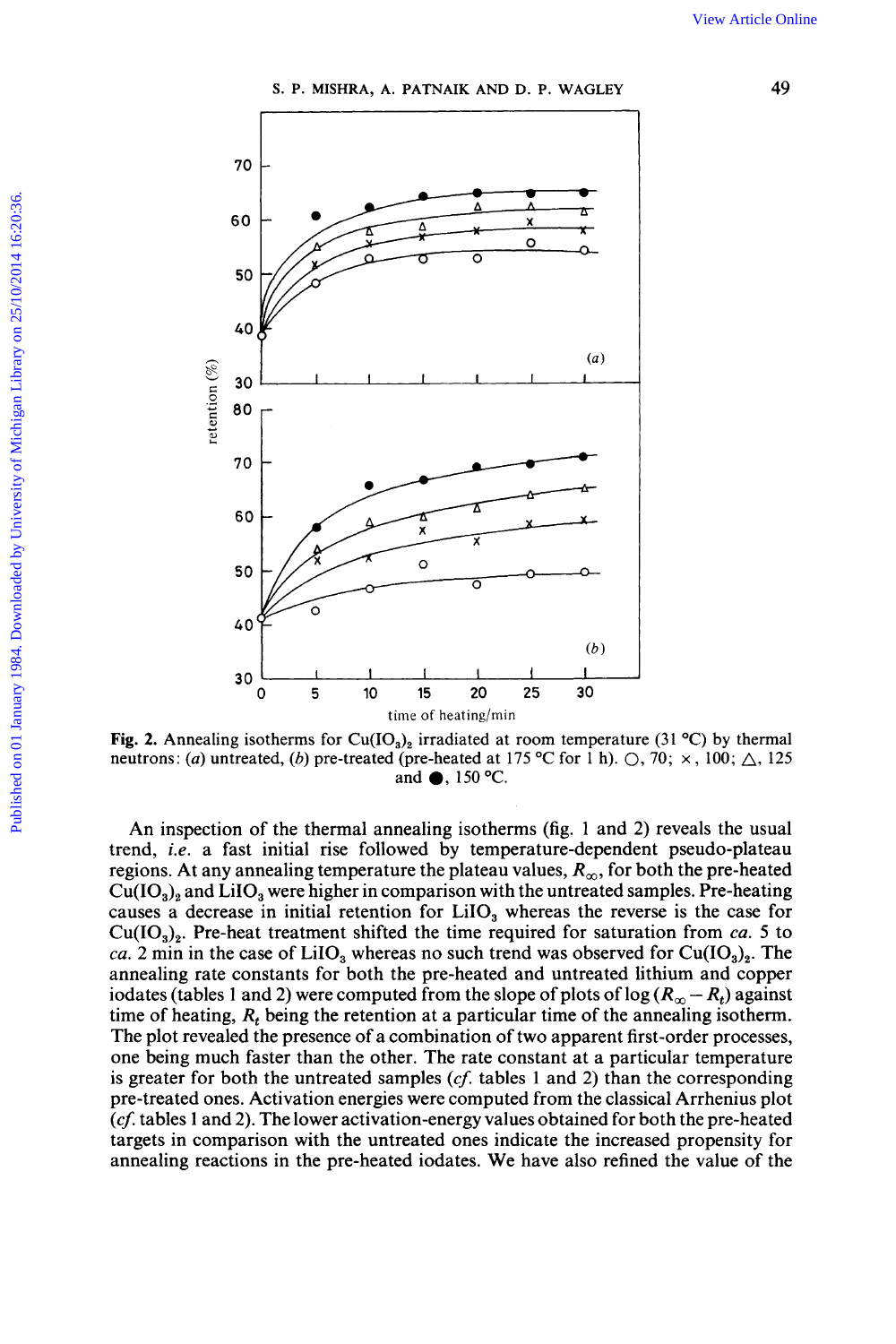| <b>Table 1.</b> Isothermal annealing data <sup><i>a</i></sup> for LiIO <sub>3</sub> irradiated by thermal neutrons at 31 °C [ $R_0 = 63.28 \pm 2\frac{9}{6}$ (54.70 $\pm 2\frac{9}{6}$ )] |                                                |
|-------------------------------------------------------------------------------------------------------------------------------------------------------------------------------------------|------------------------------------------------|
|                                                                                                                                                                                           | slow component                                 |
| $-\kappa_{0}$                                                                                                                                                                             | $t_{\rm k}$ /min $k/10^{-2}$ min <sup>-1</sup> |
| 2.0570<br>200 88.5<br>(3.4555)                                                                                                                                                            | $33.69 \pm 0.82$<br>$(20.05 \pm 0.83)$         |
| $(91.0)$<br>$87.0$<br>າາ 72<br>2.8795<br>(3.3284)                                                                                                                                         | $24.07 + 0.37$                                 |
| $(89.0)$<br>150 $(89.0)$                                                                                                                                                                  | $(20.82 \pm 0.58)$<br>$22.26 \pm 0.63$         |
| (87.0)<br>$(4.4239)$<br>3.7010<br>(32.30)<br>79.5<br>16.22                                                                                                                                | $(15.66 \pm 0.28)$<br>$3.72\pm0.14$            |
| (4.2066)<br>(29.30)<br>(84.0)                                                                                                                                                             | $(16.47 \pm 0.27)$                             |
| activation energy <sup>b</sup>                                                                                                                                                            | ________                                       |
|                                                                                                                                                                                           | Fletcher-Brown<br>model                        |

**50***PRE-HEAT TREATMENT STUDY OF RECOIL<sup>128</sup>I IN IODATES***<br><b>Table 1.** Isothermal annealing data<sup>*a*</sup> for LiIO<sub>3</sub> irradiated by **Table 1. Isothermal annealing data<sup>***a***</sup> for LiIO<sub>3</sub> irradiated by<br><b>Table 1.** Isothermal annealing data<sup>*a*</sup> for LiIO<sub>3</sub> irradiated by<br>thermal neutrons at 31 °C [ $R_0 = 63.28 \pm 2\frac{9}{6}$  (54.70  $\pm 2\frac{9}{6}$ )] View Article Online<br>
PRE-HEAT TREATMENT STUDY OF RECOIL<sup>128</sup>I IN IODATES<br>
Table 1. Isothermal annealing data<sup>*a*</sup> for LiIO<sub>3</sub> irradiated by<br>
thermal neutrons at 31 °C [ $R_0 = 63.28 \pm 2\frac{9}{6} (54.70 \pm 2\frac{9}{6})$ ]<br>
slow compo

| $2.7209 \pm 0.2071$ $0.1180 \pm 8.984 \times 10^{-3}$ $16.36$ 0.70<br>$(1.3018 \pm 0.2378)$ $(0.0564 \pm 0.0103)$ $(14.80)$ $(0.64)$ |
|--------------------------------------------------------------------------------------------------------------------------------------|
| <sup><i>a</i></sup> Values in parenthesis are for the pre-heated sample. <sup><i>b</i></sup> 1 kcal $\equiv$ 4.1840 kJ.              |
|                                                                                                                                      |

| slow component                                                                                                                        |                                                                                                                                                  |
|---------------------------------------------------------------------------------------------------------------------------------------|--------------------------------------------------------------------------------------------------------------------------------------------------|
| $T/\text{°C}$ $R_{\infty}$ $R_{\infty} - R_0$ $t_{\frac{1}{2}}/\text{min}$ $k/10^{-2} \text{min}^{-1}$                                |                                                                                                                                                  |
| $\begin{array}{r} 3.8253 \\ (6.2428) \\ 4.0238 \\ (6.7673) \\ 4.4428 \\ (6.5432) \\ 4.9519 \\ (7.3428) \end{array}$<br>26.5<br>(29.5) |                                                                                                                                                  |
| $150$ 65.0<br>$(71.0)$<br>$125$ 61.0<br>$(65.0)$<br>$100$ 58.0<br>$(59.0)$<br>$70$ 54.0                                               | $18.12 \pm 0.33$<br>(11.10 $\pm$ 0.62)<br>17.22 $\pm$ 0.15)<br>(10.24 $\pm$ 0.15)<br>15.60 $\pm$ 0.16)<br>(10.59 $\pm$ 0.14)<br>13.99 $\pm$ 0.20 |
| (23.5)                                                                                                                                |                                                                                                                                                  |
| (17.5)                                                                                                                                |                                                                                                                                                  |
| (49.5)<br>(8.0)                                                                                                                       | $(9.44 \pm 0.66)$                                                                                                                                |
| activation energy <sup>b</sup>                                                                                                        |                                                                                                                                                  |
| Arrhenius kine                                                                                                                        | Fletcher-Brown<br>model                                                                                                                          |
| /ev                                                                                                                                   | $/$ kcal mol <sup>-1</sup> /eV                                                                                                                   |
|                                                                                                                                       |                                                                                                                                                  |
| $0.0414 \pm 8.069 \times 10^{-4}$<br>(0.0218 ± 2.859 × 10 <sup>-3</sup> )                                                             | $10.12$ $0.43$<br>(7.60) $(0.32)$                                                                                                                |
|                                                                                                                                       |                                                                                                                                                  |

**Table 2.** Isothermal annealing data<sup>*a*</sup> for Cu(IO<sub>3</sub>)<sub>2</sub> irradiated by thermal neutrons at 31 °C.  $[R_0 = 38.50 \pm 2\%$  (41.50  $\pm 2\%$ )]

<sup>*a*</sup> Values in parenthesis are for the pre-heated sample; <sup>*b*</sup> 1 kcal  $\equiv$  4.1840 kJ.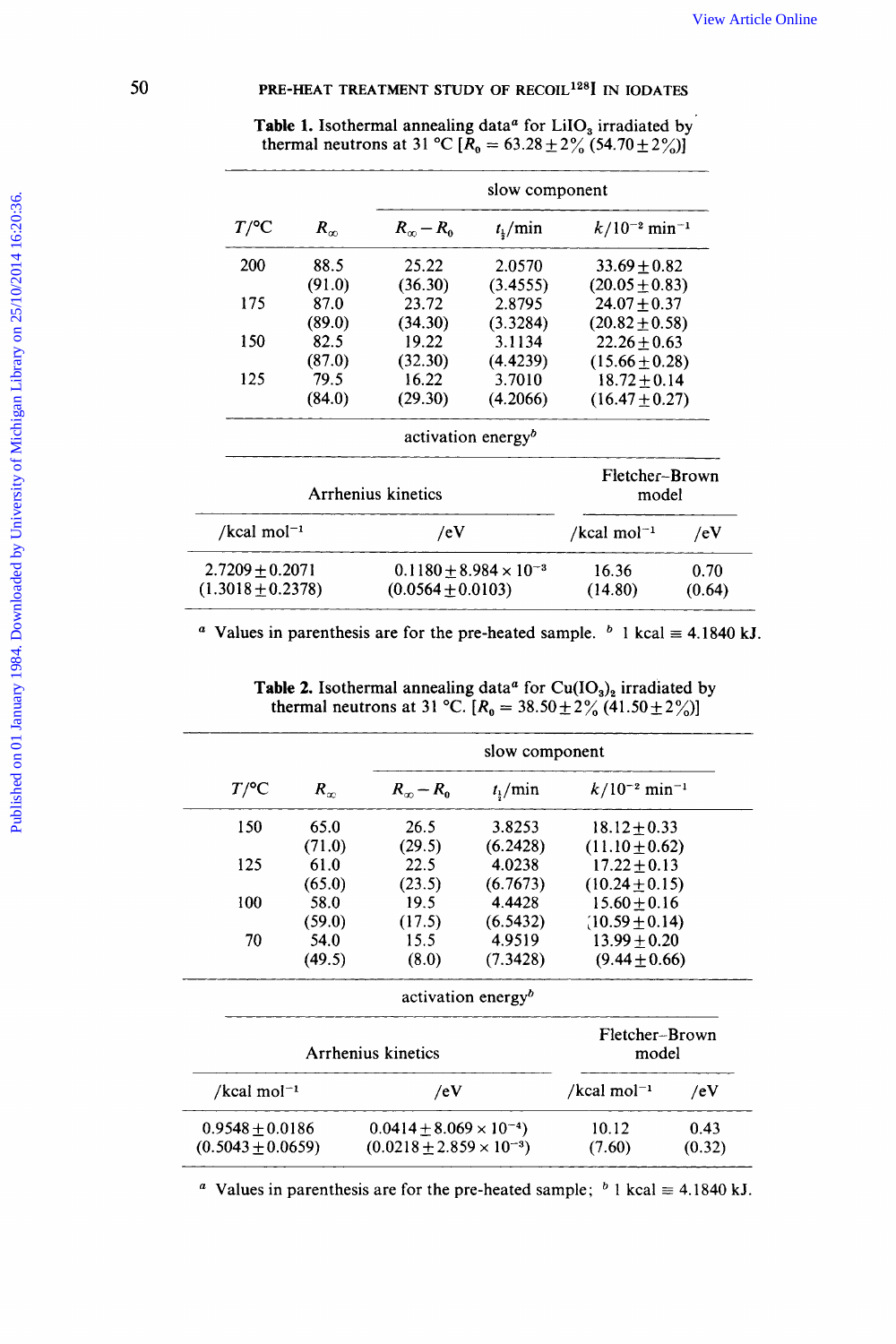



Fig. 3. Fletcher-Brown composite annealing curves for various recoil fragments in  $(n, \gamma)$ -<br>irradiated LiIO<sub>3</sub>: (*a*) untreated, (*b*) pre-treated (pre-heated at 200 °C for 1 h).  $\bigcirc$ , 70;  $\times$ , 100;

annealing rate constant and energy of activation by a least-squares technique by which the probable associated errors involved in these parameters were also calculated **(cf.**  tables 1 and 2). These trends have been confirmed by fitting our annealing data to the Fletcher-Brown<sup>9</sup> model. The composite annealing curves are shown in fig. 3 and 4. Activation energies were obtained from the slope of a linear plot of log *t'/t* (where t' is the equivalent annealing time) against  $1/T$  (*cf.* tables 1 and 2).

# **DISCUSSION**

The low initial retention values observed in the present work for  $Cu(IO<sub>3</sub>)<sub>2</sub>$  $(28.46\pm2\%)$  and LiIO<sub>3</sub> (39.5  $\pm$  2%) activated at -196 °C compared with ambienttemperature irradiation values show that intrinsic thermal annealing is occurring even at lower temperatures. Since radiation annealing is thermally activated, the effect of the <sup>6</sup>Li(n,  $\alpha$ ) T reaction is blocked at  $-196$  °C. Moreover, since retention values at - <sup>196</sup>*"C* are too high to be accounted for by the failure of bond rupture during the initial act of recoil, the reaction should be diffusion-controlled second-order intrinsic annealing as suggested by Andersen:1°

$$
IO_2^- + O \rightarrow IO_3^-.
$$
 (1)

Fast intrinsic annealing might be the reason for the inability of previous workers to obtain evidence for  $IO_2^-$  ion formation in irradiated iodates.

**3 FAR 1**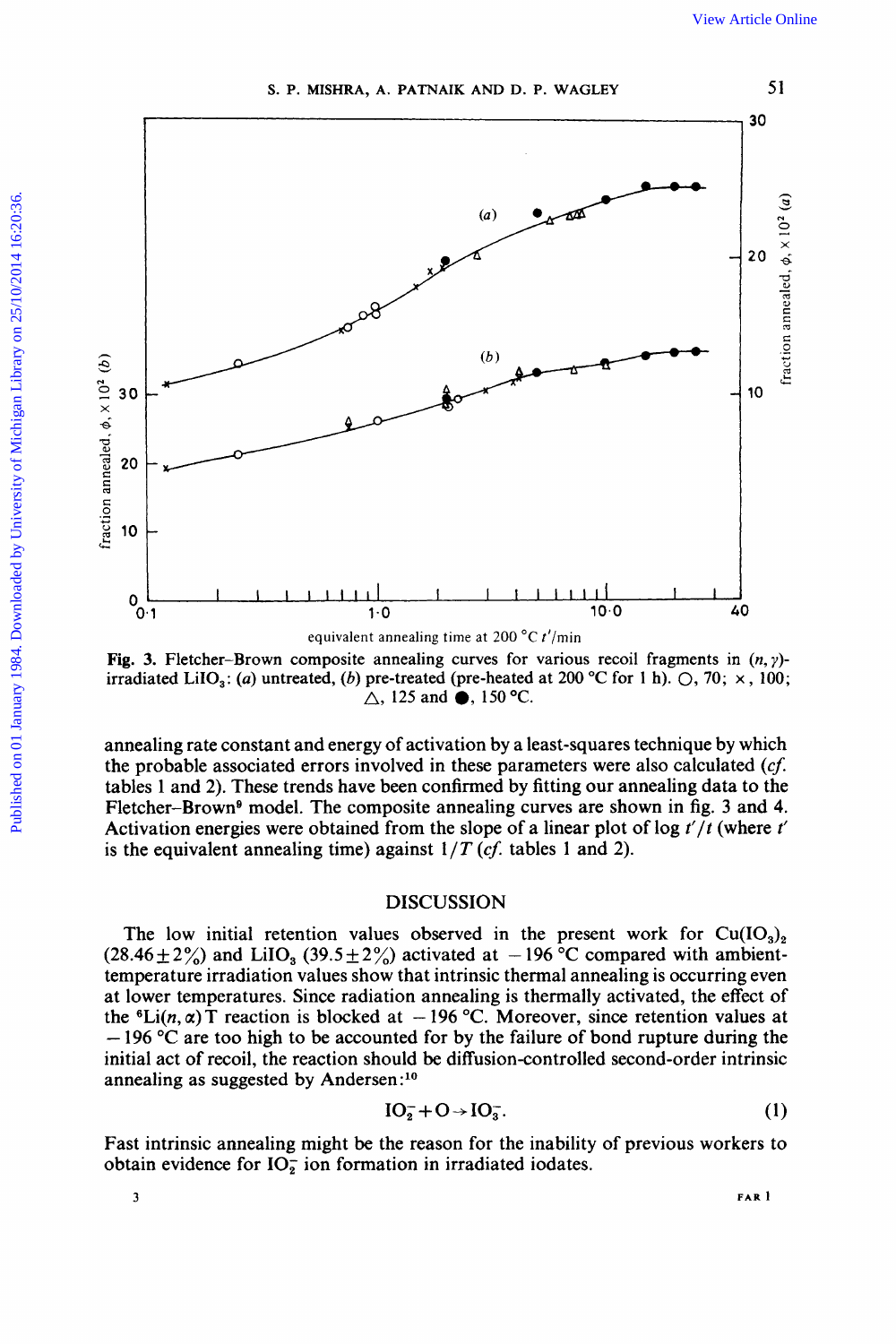



Fig. 4. Fletcher–Brown composite annealing curves for various recoil fragments in  $(n, y)$ irradiated Cu(IO<sub>3</sub>)<sub>2</sub>: (a) untreated, (b) pre-treated (pre-heated at 175 °C for 1 h).  $\bigcirc$ , 125;  $\times$ , 150;  $\triangle$ , 175 and  $\bullet$ , 200 °C.

The initial retention data in the present work may be explained by considering the roles played by inherent crystal defects in direct and competitive oxidation and reduction. Pre-heat treatment increases the initial retention of  $Cu(IO<sub>3</sub>)<sub>2</sub>$  from 38.5  $\pm$  2 to 41.5  $\pm$  2% due to the removal of reducing defects which would otherwise stabilize recoil iodine in the reduced form as in the untreated case. Arnikar et al.<sup>1</sup> have also found an increase in the retention of  $128$ I on pre-heating HIO<sub>3</sub>. However, the decrease in the initial retention for LiIO<sub>3</sub> from 63.28  $\pm$  2 to 54.7  $\pm$  2% on pre-heat treatment may be ascribed to the fact that the reducing defects are situated at deep trapping levels and are unable to stabilize the recoil atom in its reduced form. On pre-heat treatment they are either promoted to less deep trapping levels to stabilize recoil iodine in its reduced state or are promoted to the conduction band and are annihilated with the positive holes which would otherwise stabilize, as in the untreated case, the recoil atom in a higher-valent form. Thus both possibilities permit a decrease in the initial retention of  $LiIO<sub>3</sub>$  on pre-heat treatment.

Andersen<sup>12</sup> has proved by thermoluminescence and electrical-conductivity measurements that recoil annealing is an electronic phenomenon which originates through the release of charge carriers. In an irradiated crystal the number of defects is normally far greater than the number of recoil atoms. If thermal annealing were due to diffusion of ionic species in the rate-determining step its activation energy would be in the range  $1-2$  eV.<sup>13</sup> In fact the activation energies in all the present investigations are less than this range, and we agree with the defect mechanism proposed by Lin and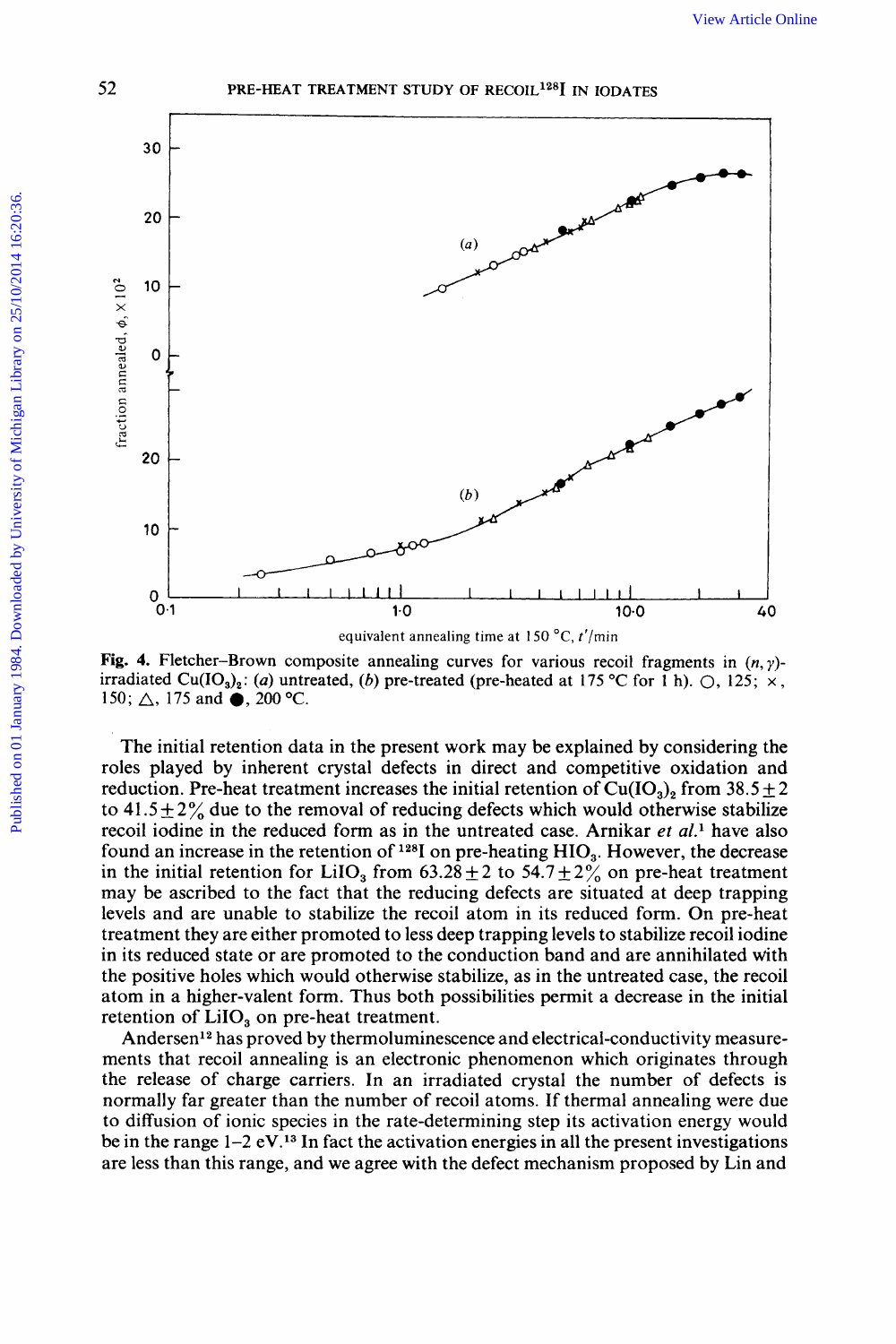**S. P. MISHRA, A. PATNAIK AND D. P.** 

Wiles<sup>14</sup> involving exciton capture at the recoil site in the rate-determining step. The following mechanism is proposed View Article Online<br> **EXECUTE 1998 AT AND D. P. WAGLEY**<br>
23<br>
at the recoil site in the rate-determining step. The<br>
29<br>
29 View Article Online<br> **WAGLEY** 53<br> **53**<br> **53**<br> **53**<br> **53 IXAIK AND D. P. WAGLEY** 53<br> **I** recoil site in the rate-determining step. The<br>  $\sinh \theta \to I^*$  (excited) (2)<br>  $I^* \to IO_3^-$  (3)<br>  $\sinh \to IO_3^0$ (hole) + e<sup>-</sup> (4) capture at the recoil site in the rate-determining step. The<br>
roposed:<br>  $(\text{recoil}) + \text{exciton} \rightarrow \text{I}^*(\text{excited})$  (2)<br>  $\text{I}^* \rightarrow \text{IO}_3^-$  (3)<br>  $\text{IO}_3^- + \phi(\text{phonon}) \rightarrow \text{IO}_3^0(\text{hole}) + e^-$  (4)<br>  $\text{IO}_3^- + h v \rightarrow \text{IO}_3^0 + e^-$  (5)

$$
I (recoil) + exciton \rightarrow I^{*} (excited)
$$
 (2)

$$
*\rightarrow\text{IO}^-_2\tag{3}
$$

$$
IO3- + \phi (phonon) \rightarrow IO30(hole) + e^-
$$
 (4)

$$
I^* \rightarrow IO_3^-
$$
 (3)  
(phonon)  $\rightarrow IO_3^0(hole) + e^-$  (4)  

$$
IO_3^- + hv \rightarrow IO_3^0 + e^-
$$
 (5)  
weak  

$$
I^* + IO_2^0 \rightarrow I^* + IO_3^-
$$
 (6)

$$
\mathrm{I}^* + \mathrm{IO}_3^0 \rightarrow {}^+ \mathrm{I}^* + \mathrm{IO}_3^- \tag{6}
$$

$$
*I^+ + IO_3^0 \rightarrow *IO^- + IO_2^+.
$$
 (7)

The production and annihilation of holes and electrons [reaction **(4)]** would be an important step in thermal annealing. A sequence of reactions (6), (6), (7), (6), **(6),** (7) *etc.* would give rise to retention in the parent form.

Our data on thermal annealing may be further explained on the basis of the exciton mechanism. Since the defects produced by internal-conversion phenomena (as the recoil atom dissipates its electronic and translational excitation energy) and self-<br>radiolysis in both LiIO<sub>3</sub> and CuIO<sub>3</sub> samples and by <sup>6</sup>Li(*n*,  $\alpha$ ) T in LiIO<sub>3</sub><sup>15</sup> are common The production and annihilation of holes and electrons [reaction (4)] would be an<br>important step in thermal annealing. A sequence of reactions (6), (6), (7), (6), (6), (7)<br>*etc.* would give rise to retention in the parent to both pre-heated and untreated targets we can assume that, by virtue of annealing-out inherent crystal defects in pre-heat treatments, the lattice **of** a pre-heated sample is more ordered than in the untreated case. Thus the probability that excitons reach recoil iodine sites in order to deposit their energy and thus allow annealing to occur in pre-heated samples is greater than in the more disordered untreated iodates. In untreated samples, owing to the relatively large number of inherent crystal defects some of the excitons produced are stopped or captured and are thus not able to reach the recoil sites. We have obtained (as expected from the exciton mechanism) higher pseudo-plateau values and lower values of the activation energy for both pre-heated iodates than for the untreated ones. However, we face a difficulty in explaining the lower value of the annealing rate constant for both pre-heated targets than for the corresponding untreated ones. The apparent discrepancies may be due to the dangers of formally applying Arrhenius kinetics to describe processes in solid systems where the compensation effect may apply.16 Such an effect reveals that the pre-exponential factor in the Arrhenius equation varies exponentially with the energy of activation. Furthermore, a process cannot be described as being strictly unimolecular or first order when the amount of material reacting is a function of the temperature at which the experiment is conducted.<br>Fletcher and Brown<sup>9</sup> showed that annealing should depend upon a factor  $t/\tau$  where Fresponding untreated ones. The apparent discrepancies may be due to the dangers<br>formally applying Arrhenius kinetics to describe processes in solid systems where<br>e compensation effect may apply.<sup>16</sup> Such an effect reveal

 $\tau$  is the average jump time and  $t$  is the time of isothermal annealing, provided that the vacancy moves through the crystal by jumping to an adjacent side. As  $\tau$  entirely governs the temperature dependence of annealing, the isothermal annealing data at different temperatures can be combined to obtain  $(cf.$  fig. 3 and 4) a single curve of Furthermore, a process cannot be described as being strictly unimolecular or first order<br>when the amount of material reacting is a function of the temperature at which the<br>experiment is conducted.<br>Fletcher and Brown<sup>9</sup> sh equivalent annealing at a single reference temperature by multiplying the time scale of each isothermal curve by an appropriate factor. The resultant composite annealing curves may be fitted by unimolecular, bimolecular or error-function expressions or any combination of these. The gradations in activation energy for the untreated and pre-heated targets are found to be similar from both the Fletcher-Brown model and Arrhenius kinetics, which indicates the success of the present analysis.

Thus it can safely be concluded that the annealing propensity for recoil stabilisation